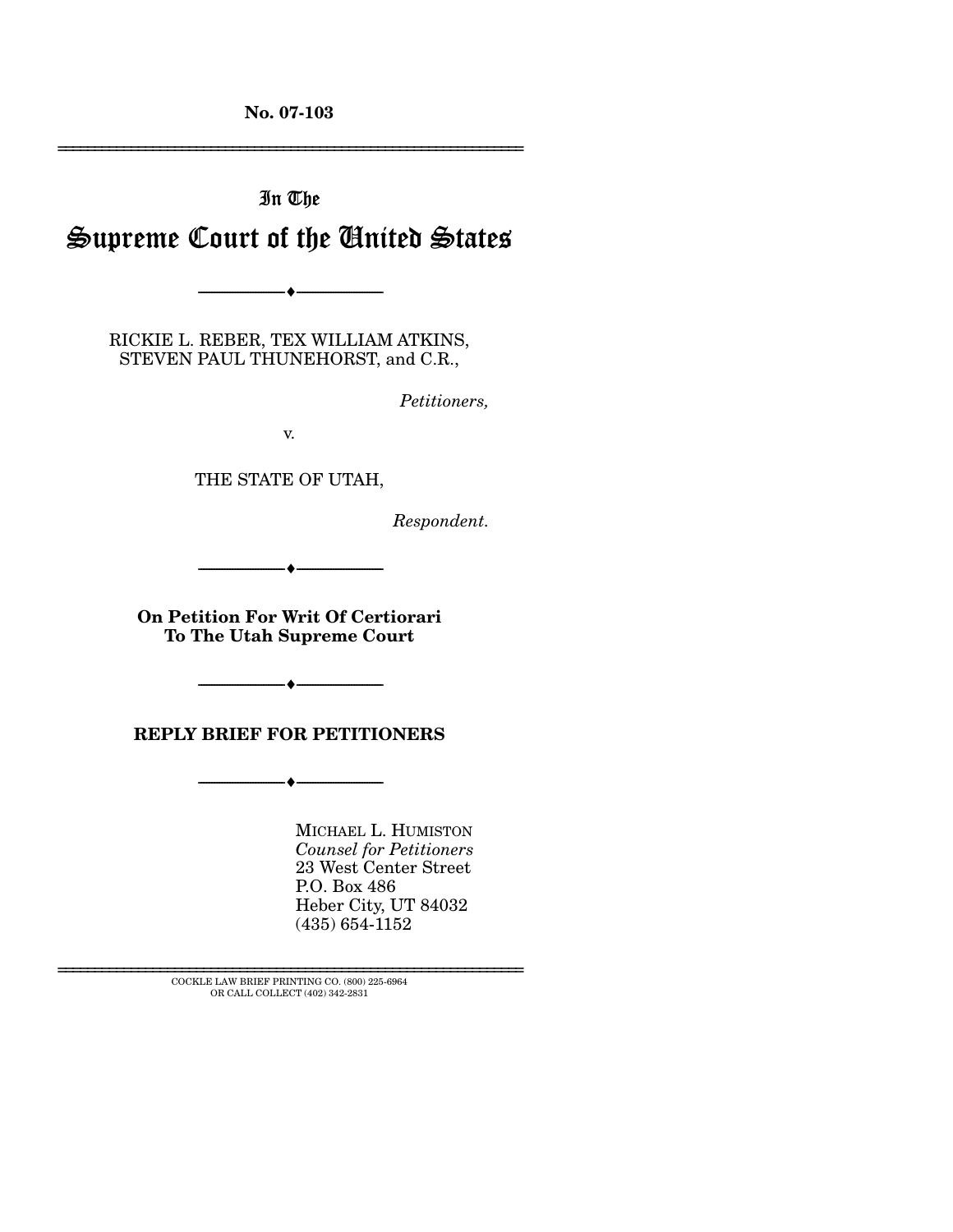# TABLE OF CONTENTS

# Page

|           | TABLE OF AUTHORITIES                                                                                          | ii             |
|-----------|---------------------------------------------------------------------------------------------------------------|----------------|
|           | REPLY BRIEF FOR PETITIONERS                                                                                   | 1              |
| A.        | All issues set forth in the Petition were<br>properly raised and preserved in the                             | 1.             |
| <b>B.</b> | The State's interpretation of Ute V and<br>Conway is irrelevant to the issue of Rea-                          | $\overline{2}$ |
| C.        | The Ute Tribe does not contest that the<br>Ute Partition Act terminated over two<br>thirds of the Uintah Band | 4              |
| D.        | Neither <i>Hackford</i> nor <i>Murdock</i> address<br>the effect of the Ute Partition Act on the              | 6              |
| Е.        | No Act or Treaty empowers the Ute Tribe<br>to determine the membership of the Uin-                            | 8              |
| F.        | The State's application of Rogers is<br>contrary to this Court's holdings regard-                             | 9              |
| G.        | The Petition raises important federal<br>questions of Due Process and Indian                                  | 11             |
|           |                                                                                                               | 12             |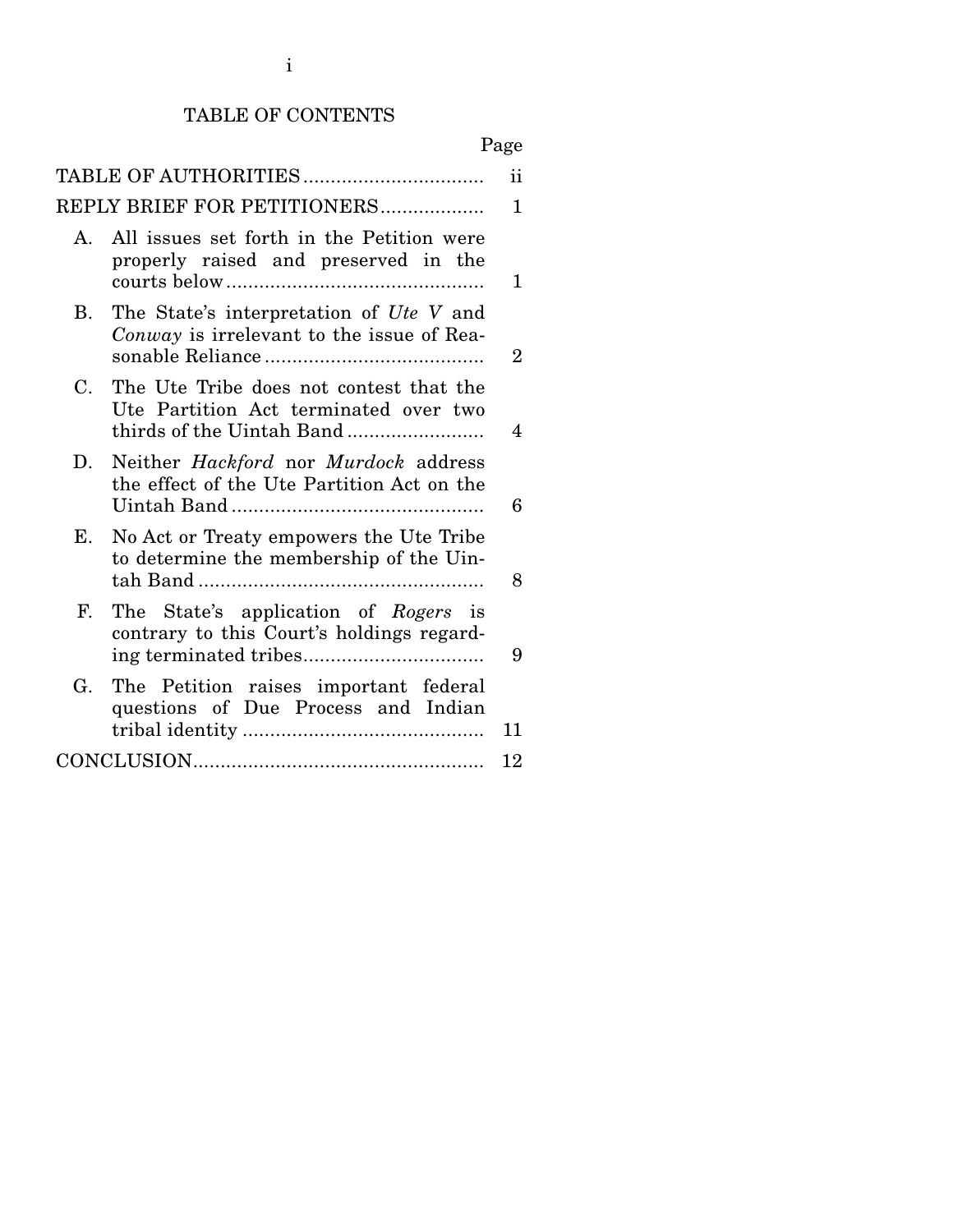# TABLE OF AUTHORITIES

# Page

# CONSTITUTIONAL PROVISIONS

U.S. Const. amend. XIV, §1 ........................................11

# FEDERAL STATUTES AND LEGISLATION

| Amend. 783 to House Bill 2786, Sept. 6, 200711 |  |
|------------------------------------------------|--|
|                                                |  |
|                                                |  |

# TRIBAL PROVISIONS

|--|--|--|--|--|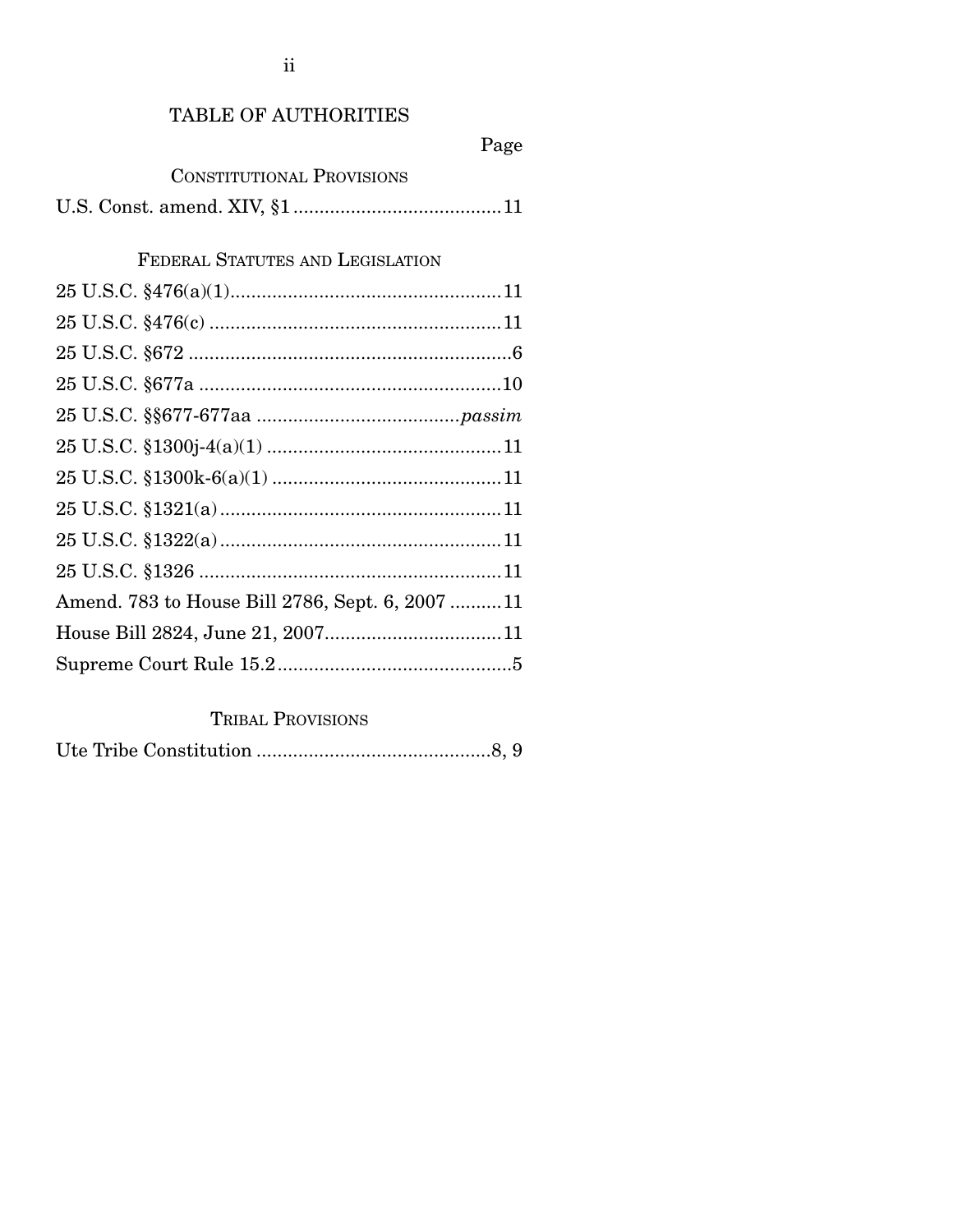Page

# SUPREME COURT CASES

| Aetna Life Ins. Co. v. Lavoie, 475 U.S 813 (1986)  3, 11 |
|----------------------------------------------------------|
| Bryan v. Itasca County, 426 U.S. 373 (1976)9, 11         |
| Cardinale v. Louisiana, 394 U.S. 437 (1969)3             |
| Hathorn v. Lovorn, 457 U.S. 255 (1982)3                  |
| Marbury v. Madison, 1 Cranch 137 (1803)4                 |
| McGoldrick v. Compagnie Generale Transatlan-             |
| Menominee Tribe v. United States, 391 U.S. 404           |
| Morton v. Mancari, 417 U.S. 535 (1974)10                 |
| New York ex rel. Bryant v. Zimmerman, 278                |
| PruneYard Shopping Center v. Robins, 447 U.S.            |
| Santa Clara Pueblo v. Martinez, 436 U.S. 49              |
|                                                          |
| United States v. Antelope, 430 U.S. 641 (1977)10         |
| United States v. Arthur Young & Co., 465 U.S.            |
| United States v. Caceres, 440 U.S. 741 (1979)3, 11       |
| United States v. Cotton, 535 U.S. 625 (2002) 3           |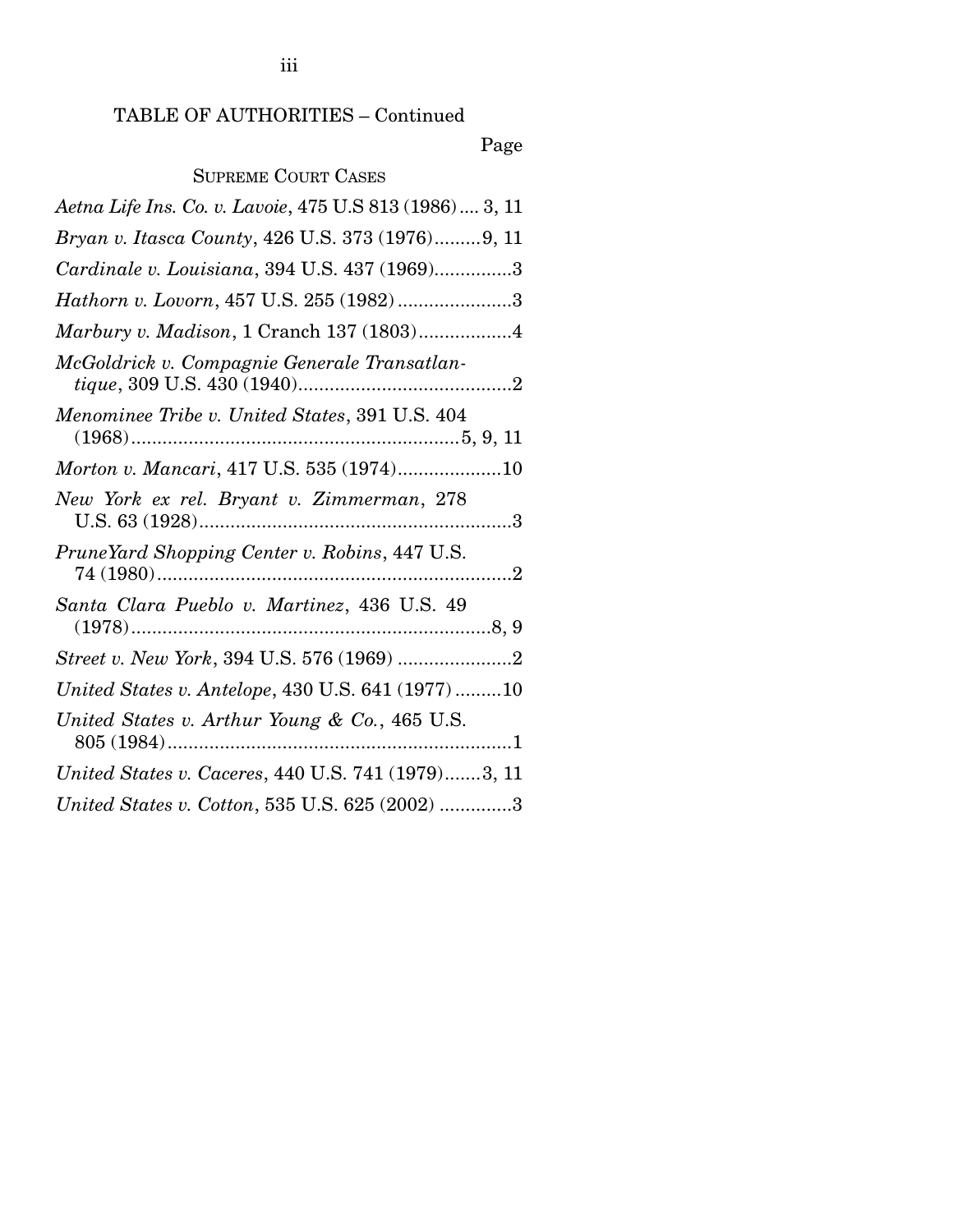### TABLE OF AUTHORITIES – Continued

|                                               | Page |
|-----------------------------------------------|------|
| United States v. Rogers, 45 U.S. (4 How.) 567 |      |
|                                               |      |
|                                               |      |

#### OTHER FEDERAL CASES

| Hackford v. Babbitt, 14 F.3d 1457 (10th Cir.                                                                                           |
|----------------------------------------------------------------------------------------------------------------------------------------|
| Timpanogos Tribe v. Conway, 286 F.3d 1195                                                                                              |
| United States v. Felter, 752 F.2d 1505 (10th Cir.                                                                                      |
| United States v. Von Murdock, 132 F.3d 534                                                                                             |
| Ute Indian Tribe of Uintah & Ouray Reserva-<br>tion v. Utah, 114 F.3d 1513 (10th Cir. 1997),<br>cert. denied, 522 U.S. 1107 (1998)3, 4 |

#### STATE CASES

*Dipoma v. McPhie*, 29 P.3d 1225 (Utah 2001) .............1 *Lamere v. Superior Court*, 131 Cal.App.4th 1059, 31 Cal.Rptr.3d 880 (Cal. App. 4th Dist. 2005), *cert. denied*, 547 U.S. \_\_\_ (May 22,

2006) ........................................................................11

#### **PUBLICATIONS**

Cohen, Felix, *Handbook of Federal Indian Law* (1982 ed.) .................................................................10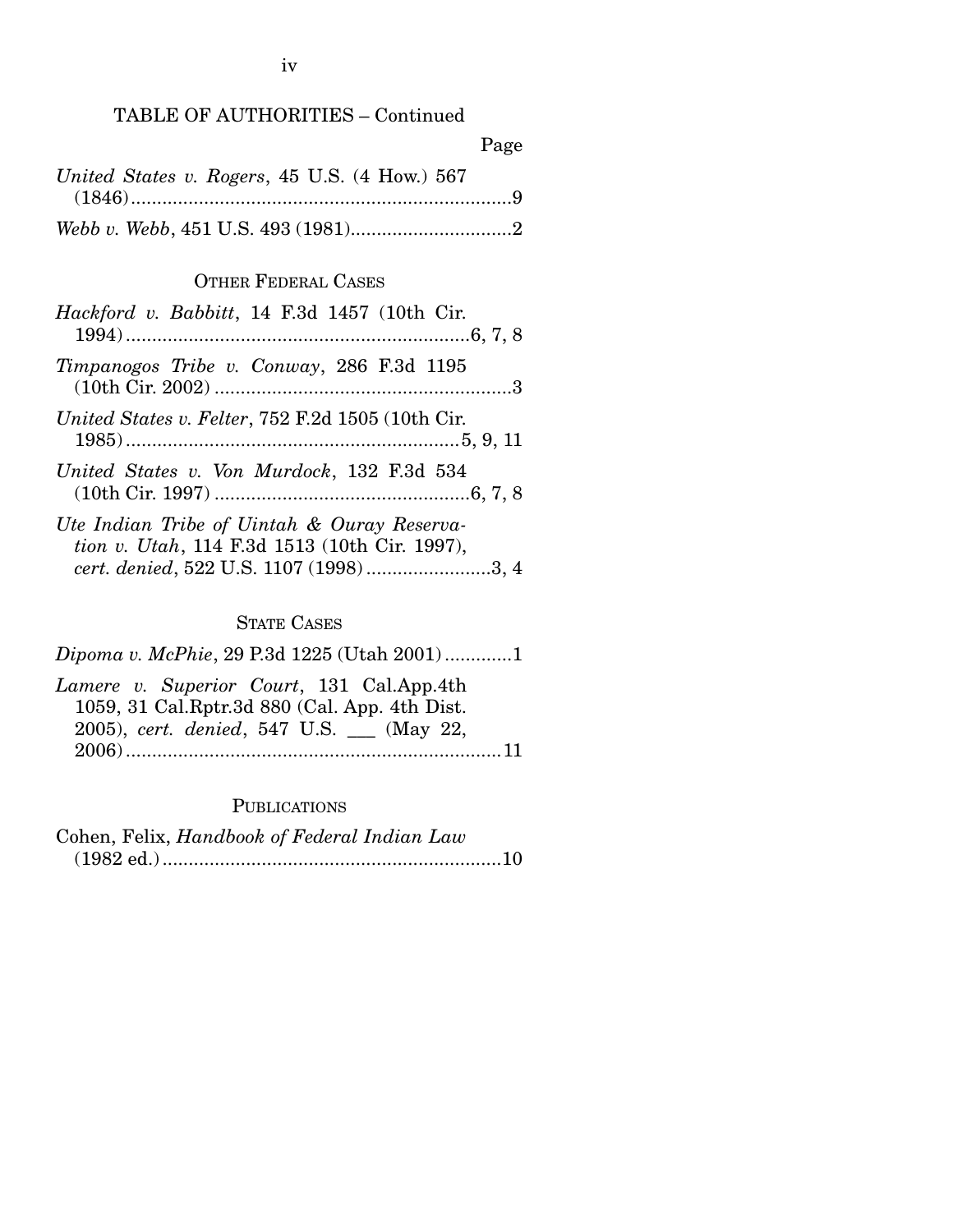# **REPLY BRIEF FOR PETITIONERS**

## **A. All issues set forth in the Petition were properly raised and preserved in the courts below.**

 As has already been pointed out, all of the issues raised in the Petition were properly, carefully, and timely raised in the courts below. Pet. 8-10; Pet. App. 31-37, 38-39; Resp. App. 1-10. Petitioners likewise briefed these matters exhaustively before the Utah Court of Appeals. Appellants' Briefs, Jan. 5, 2005.

 In an apparent effort to foreclose review by this Court, the State refused to respond to some of the issues raised before the Utah Court of Appeals. Petitioners duly pointed out this omission to that court. Appellants' Reply Brief, July 29, 2005, pp. 25- 27. The court ultimately ruled in the Petitioners' favor, albeit on grounds not fully briefed by either party. Pet. 11, Pet. App. 17. Petitioners thus crosspetitioned to the Utah Supreme Court as to the effect of the Ute Partition Act on the Uintah Band. Cross-Petitions, May 30, 2006.

 "[A] prevailing party may urge any ground in support of the judgment, whether or not that ground was relied upon or even considered by the court below." *United States v. Arthur Young & Co.*, 465 U.S. 805, 814 (1984), *accord Dipoma v. McPhie*, 29 P.3d 1225, 1230 (Utah 2001). Inasmuch as the present Petitioners prevailed before the Utah Court of Appeals, it was unnecessary, and indeed, would have been inappropriate to cross-petition on any issue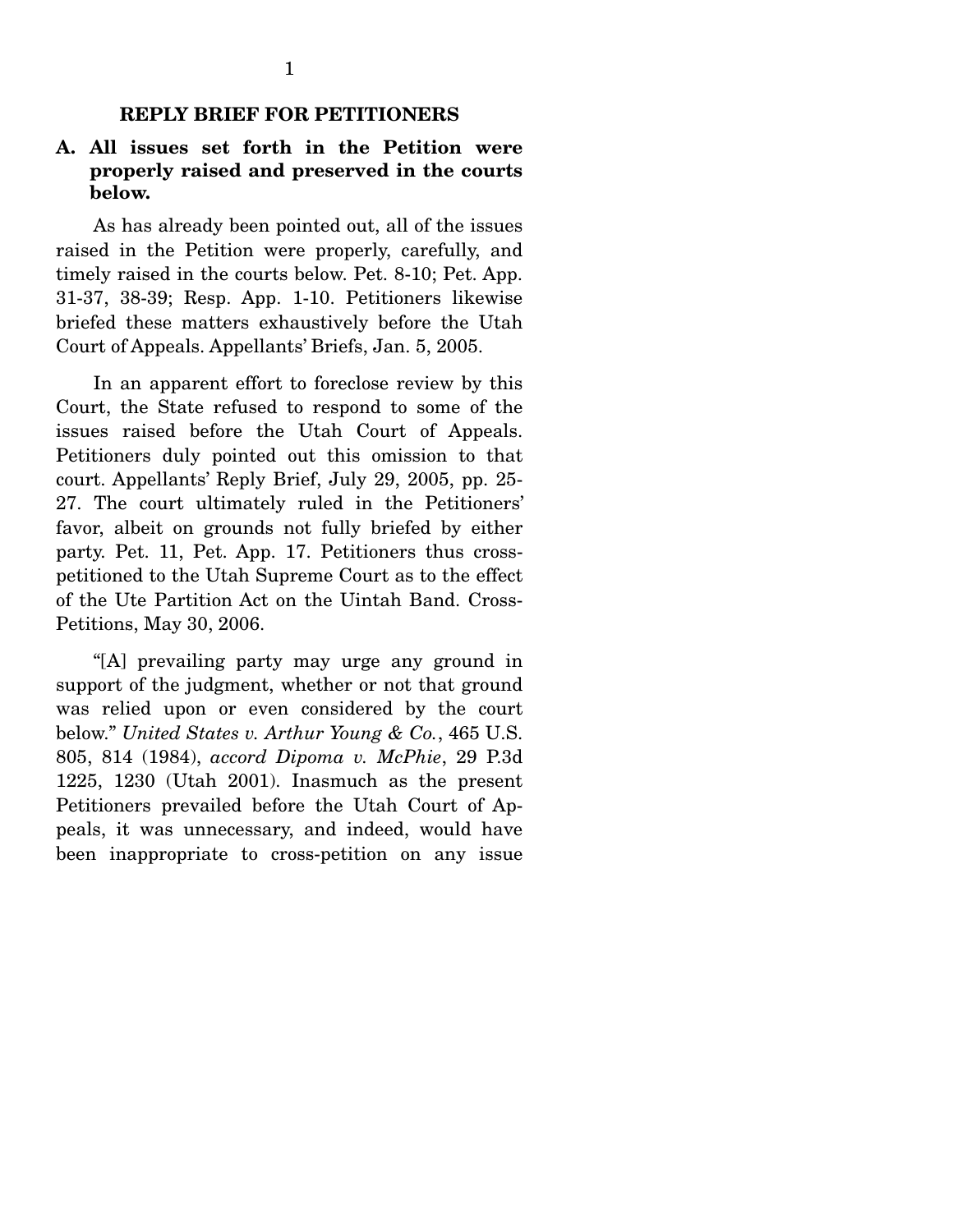other than the new one raised by the Utah Court of Appeals in its ruling. *McGoldrick v. Compagnie Generale Transatlantique*, 309 U.S. 430, 434 (1940). It is equally clear that a prevailing party must crossappeal to contest an otherwise favorable ruling. *PruneYard Shopping Center v. Robins*, 447 U.S. 74, 85, n.9 (1980).

 Petitioners fully briefed all five issues before the Utah Supreme Court. As the prevailing party in the lower appellate court, the present Petitioners could and did assert before the Utah Supreme Court all issues raised before the Utah Court of Appeals. Opening Brief, Oct. 13, 2006, pp. 17-25. Again, the State of Utah refused to respond to any issue other than that upon which it had prevailed in the Utah Court of Appeals. For all intents and purposes, it left it up to the amicus curiae to even respond to the Petitioners' Cross-Petition.

 The State of Utah would now urge that this Court may only review those issues which the immediately preceding court chose to explicitly mention. Resp. 8-15. That is clearly not the law. This Court has long held that a petitioner must only show that the issue was fairly *presented* to the court below. *Webb v. Webb*, 451 U.S. 493 (1981). Where, as here, the lower court ruling does not address the issues addressed in the petition, the burden is upon the petitioner to show merely that the issue was properly *raised* in the court below. *Street v. New York*, 394 U.S. 576, 582 (1969). Petitioners have clearly met this burden. The issue is sufficiently preserved if the necessary effect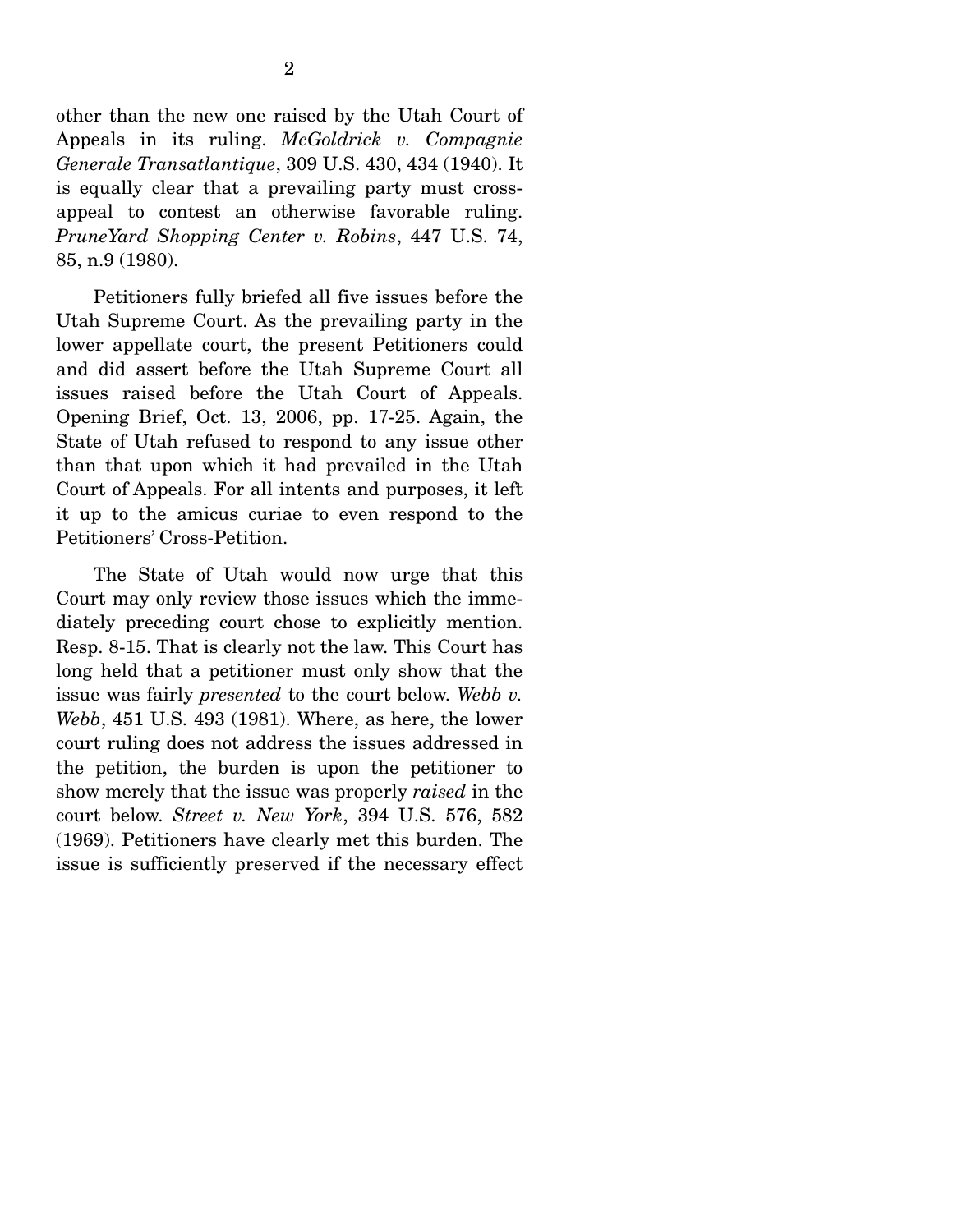of the lower court's ruling is to deny the petitioner's claim. *New York ex rel. Bryant v. Zimmerman*, 278 U.S. 63, 67 (1928).

 In effect, the State of Utah suggests a rule whereby any adverse party or lower court could foreclose review by simply choosing to ignore issues it does not want addressed. However, this Court has held that lower court rulings cannot prevent this Court from reviewing all federal issues properly raised. *Hathorn v. Lovorn*, 457 U.S. 255, 261-262 (1982); *Cardinale v. Louisiana*, 394 U.S. 437, 439 (1969).

 The issue of judicial bias was properly raised in the trial court as a denial of due process under the Fourteenth Amendment. *Aetna Life Ins. Co. v. Lavoie*, 475 U.S. 813, 821-822 (1986). The Petitioners have consistently maintained that this constituted plain error. *United States v. Cotton*, 535 U.S. 625, 631-632 (2002).

## **B. The State's interpretation of** *Ute V* **and**  *Conway* **is irrelevant to the issue of Reasonable Reliance.**

 As set forth in the Petition, a person cannot be convicted of a crime if they acted in reasonable reliance upon a published court ruling. *United States v. Caceres*, 440 U.S. 741, 753 n.15 (1979). The issue is whether that reliance was *reasonable*, not whether it was correct. Pet. 13. The Respondent and amicus now respond by characterizing the Tenth Circuit's *Conway* holding as merely procedural. Resp. 9. Am.Br. 6, n.3. As correctly stated in Respondent's brief, *Timpanogos*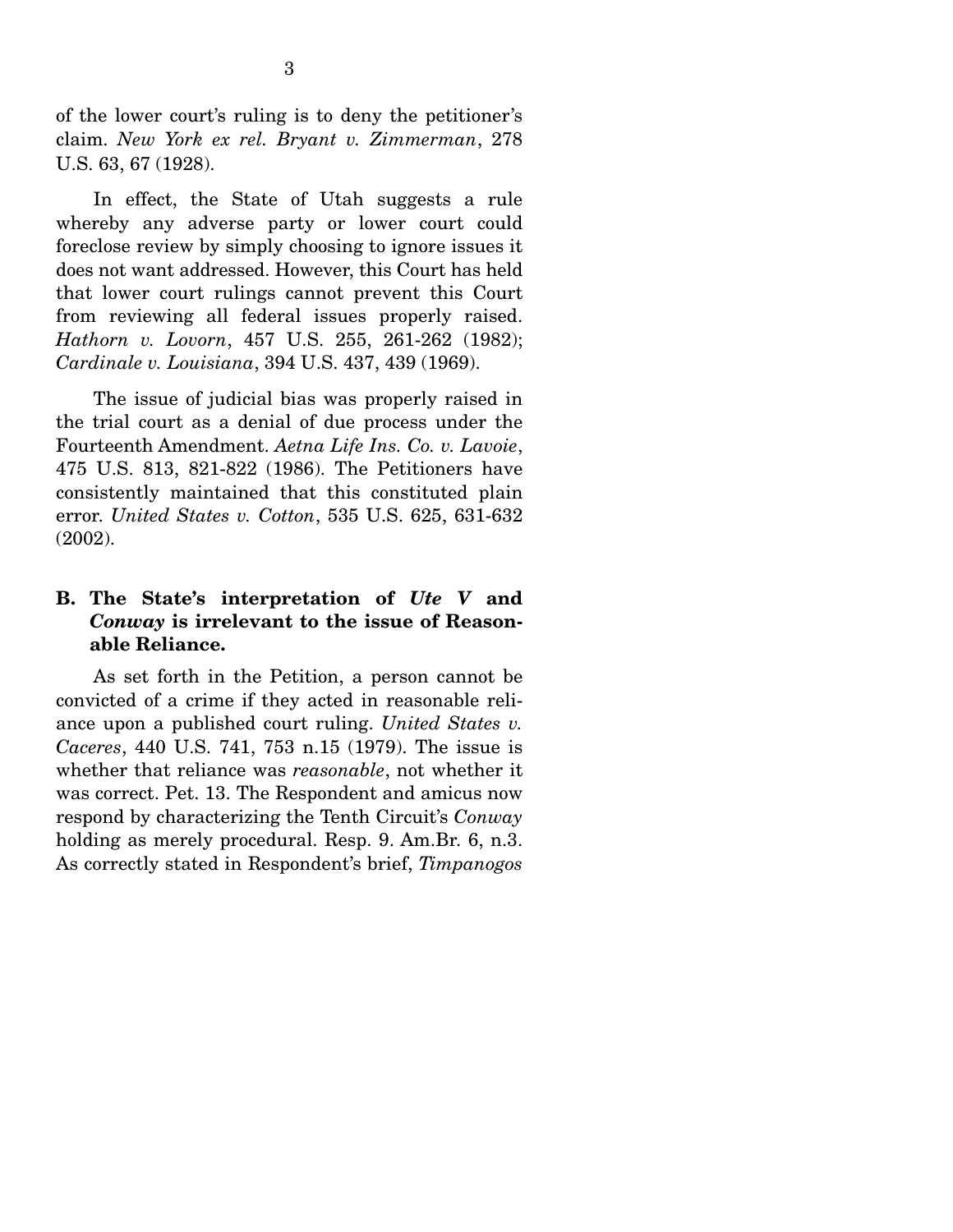4

an interlocutory appeal by the State of Utah against a ruling in favor of some members of the Uintah Band. Resp. 9. In determining that the district court did have jurisdiction, the appellate court necessarily stated the basis for its decision, and it was this basis that the Petitioners relied upon in determining they could continue to hunt on their own tribal land. This is how appellate rulings are supposed to work. To now characterize this ruling as "merely procedural" would be the same as insisting that *Marbury v. Madison*, 1 Cranch 137 (1803), determined nothing more than whether Mr. Marbury was entitled to a writ.

 Respondents again concede, as they have before the Utah Court of Appeals and the Utah Supreme Court, that the Petitioners were in fact in Indian country as defined under *Ute Indian Tribe v. Utah*, 114 F.3d 1513 (10th Cir. 1997) (*Ute V*). Resp. 9-10. No one disputes that Ute Indians can hunt throughout Indian country. Am.Br.App. 78-94. The sole jurisdictional question thus remaining before this Court is whether Uintah Indians can still hunt in that Indian country as well.

# **C. The Ute Tribe does not contest that the Ute Partition Act terminated over two thirds of the Uintah Band.**

 Apparently the Ute Tribe does not contest that the majority of the Uintah Band was terminated under the Ute Partition Act ("UPA"), 25 U.S.C. §§677-677aa, but merely whether that termination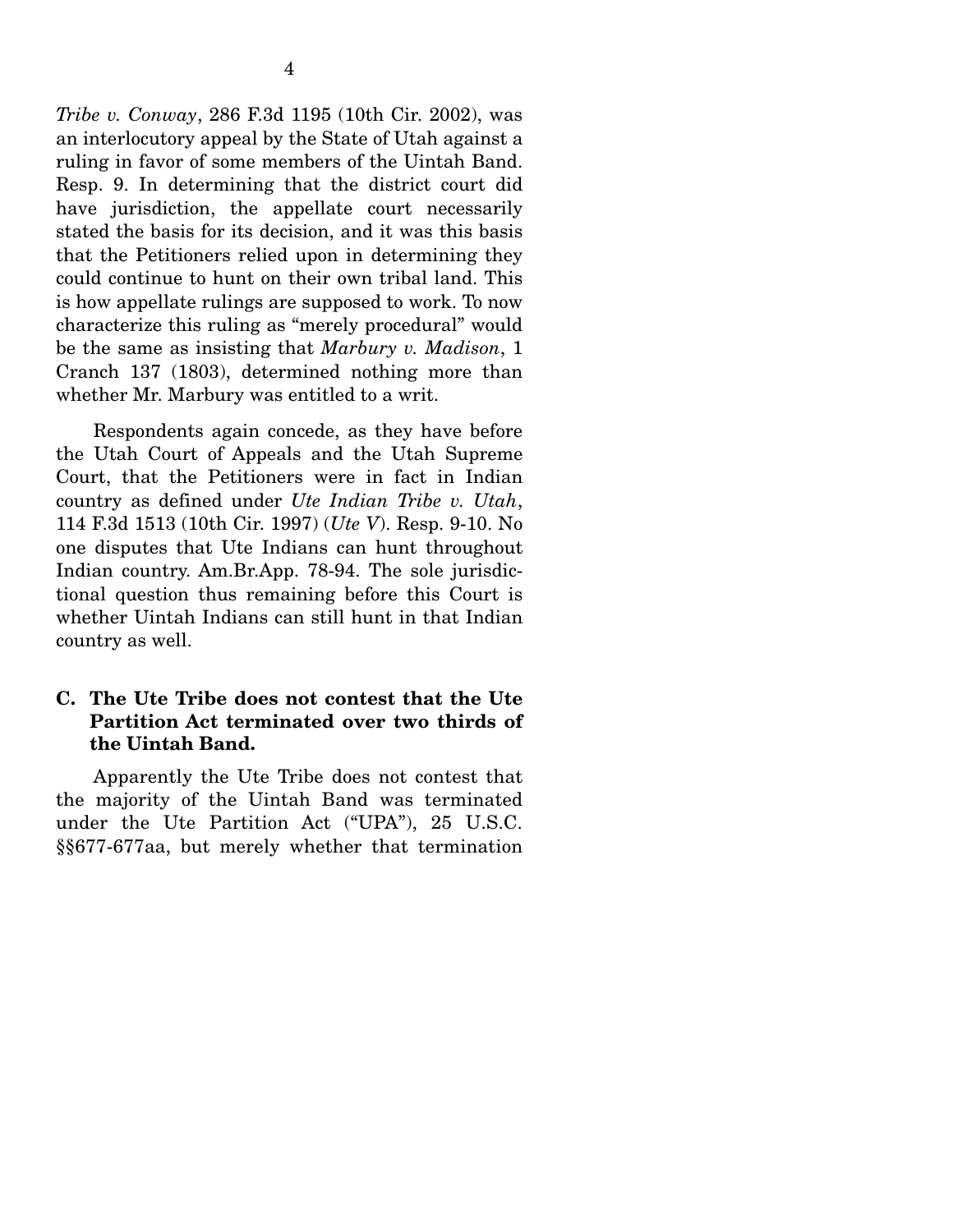effectively expelled the Uintah Band from the Ute Tribe. Am.Br. 9. Since the sole factual issue of consequence is whether a majority was terminated, the Ute Tribe has apparently conceded that fact. *See* Sup.Ct.R. 15.2.

 Moreover, this Court has consistently limited termination to federal benefits enumerated in the termination acts, leaving tribal existence unaffected. *Menominee Tribe v. United States*, 391 U.S. 404, 412- 413 (1968). Applying this rule, the Tenth Circuit held that termination could not be imputed to hunting rights not explicitly mentioned in the UPA. *United States v. Felter*, 752 F.2d 1505, 1511 (10th Cir. 1985). The Ute Tribe has now conceded (and quite forcefully at that), that the UPA makes no mention of the Uintah Band whatsoever. Am.Br. 7-10. The factual basis is thus firmly established for this Court to consider how the majority of Uintah Band members could be stripped of their Uintah tribal existence when their tribe is never even mentioned in the Act.

 The amicus implies that because neither Mr. Reber nor Mrs. Thunehorst were listed on any roll prior to 1954, they could not possibly be Utes. Am.Br. 13. The Ute Tribe has pointedly failed to mention that no roll of the entire Ute Tribe existed prior to termination. The only difference between the 456 Uintahs on the termination roll and the 220 excluded from both rolls is the roll itself. In other words, not only were Mr. Reber and Mrs. Thunehorst never members of the Ute Tribe, neither were the 456 Uintahs on the list, or for that matter, the other 34 Indians. Indeed, taking the Ute Tribe's allegation to its logical conclusion, no Ute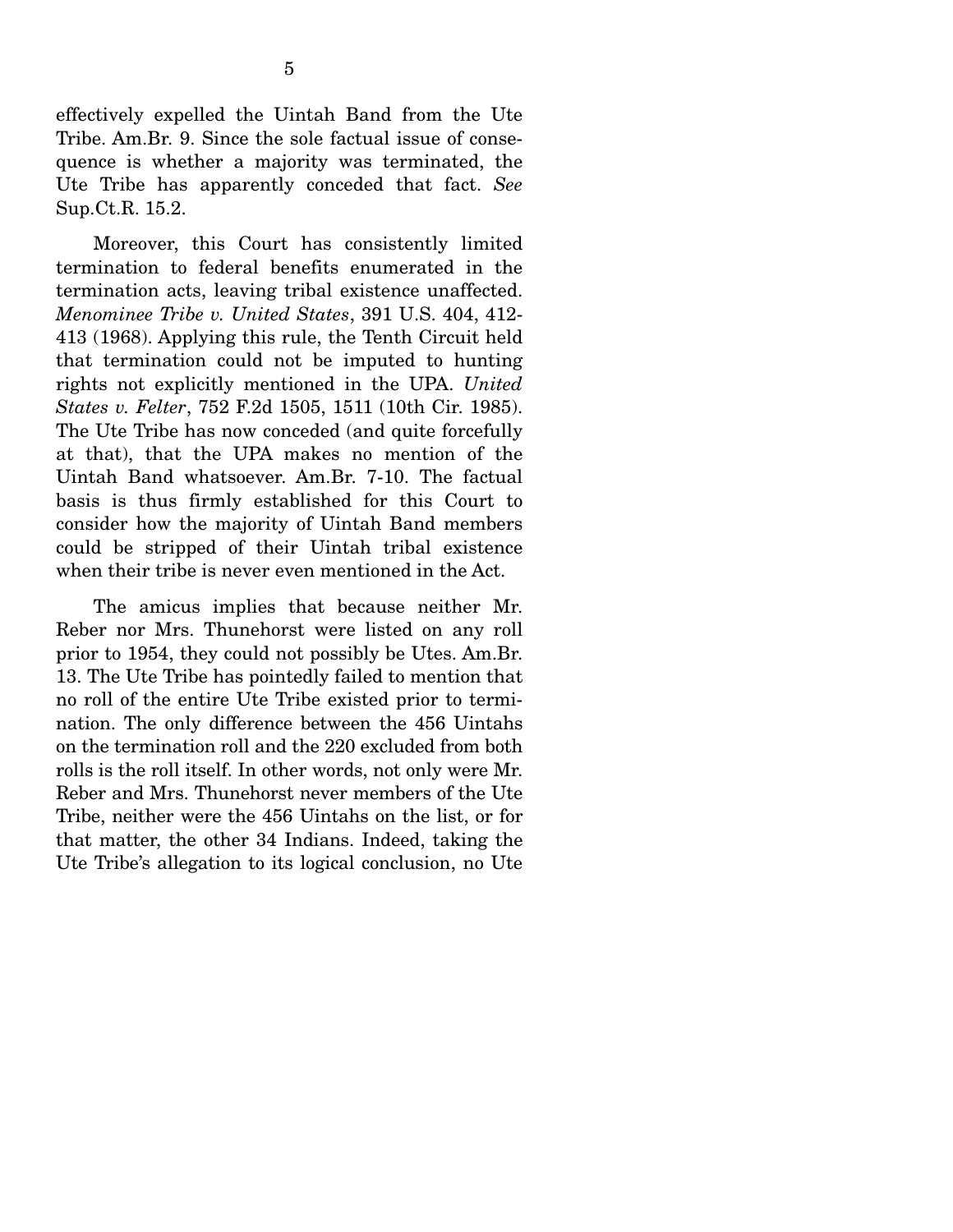Tribe existed at all until the full-blood roll was compiled under the UPA. If the 490 were never Indians in the first place, there certainly would have been no need to terminate them.

 Finally, the Ute Tribe somehow implies that there is no "friction" regarding the Uintah Band because an agreement exists between the Ute Tribe and the State. Am.Br. 3. It is hard to see how 50 years of litigation, including a 24-year boundary dispute between the Ute Tribe and the State of Utah, demonstrates such a harmony. Pet. 7, n.2. Quite simply, the Tenth Circuit's observation in *Hackford v. Babbitt*, 14 F.3d 1457, 1463 (10th Cir. 1994), Pet. 6, speaks for itself. Any State/tribal harmony that comes at the expense of a dispossessed tribe is the "harmony" of the cat digesting the canary.

## **D. Neither** *Hackford* **nor** *Murdock* **address the effect of the Ute Partition Act on the Uintah Band.**

 The amicus cites *Hackford* and *United States v. Von Murdock*, 132 F.3d 534 (10th Cir. 1997), for the proposition that the Uintah Band has no existence independent of the Ute Tribe. Am.Br. 5-7. However, neither *Hackford* nor *Murdock* ever addressed the effect of the UPA on the Uintah Band.

 In *Hackford*, the Tenth Circuit reviewed the 1937 Ute constitution and a set of agreements ratified in 1950 (*ref*. 25 U.S.C. §672), and concluded that, *as of 1950*, the three bands constituted a unified tribe. 14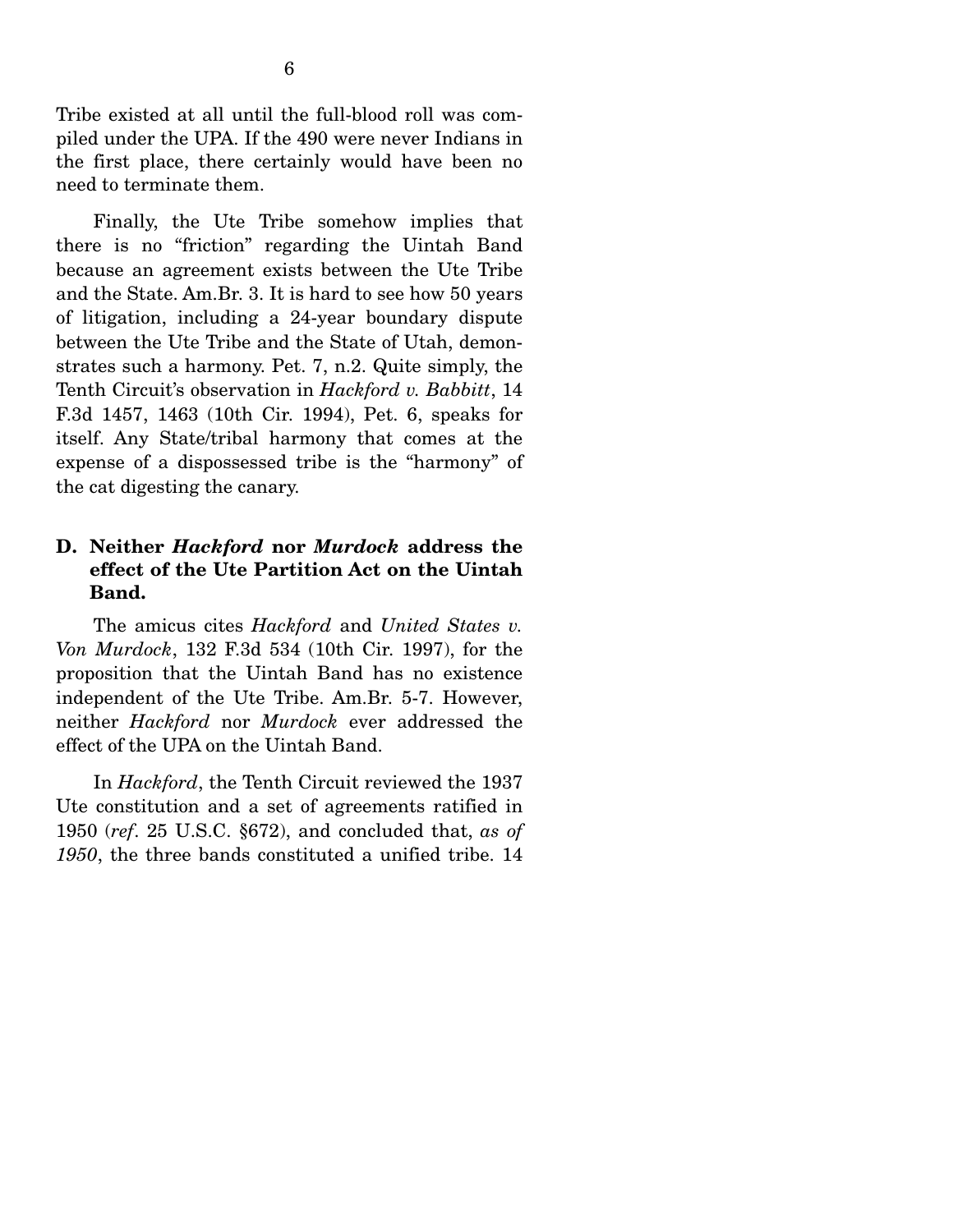F.3d at 1461. The case makes *no further* findings in regard to the Uintah Band. Indeed, it explicitly *refrains* from addressing Mr. Hackford's separate claims with regard to the Uintah Band at all, finding that all water on the reservation has a priority date of October 3, 1861, regardless of band affiliation. 14 F.3d at 1469.

 Having addressed the Uintah Band only through 1950, the court then addressed the relative effects of the 1954 UPA on the "Mixed-bloods" and "Fullbloods," drawing no connection whatsoever between the "Mixed-bloods" and the Uintah Band. 14 F.3d at 1461-1464. Nowhere does the opinion remotely suggest that the Tenth Circuit was even apprized of such a connection. Indeed, the court's extensive treatment of Mr. Hackford's rights as a "Mixed-blood," while never making a finding on his rights as a Uintah, confirms not only that the court was not aware of any such connection, but that Mr. Hackford never presented the court with such a question.

 Perry Murdock was born in 1968 to two parents who were included on the termination rolls. His first argument was simply that he is a member of the Ute Tribe, notwithstanding the UPA, and *with no reference to the Uintah Band whatsoever*. The Tenth Circuit rejected this argument out of hand. *Murdock*, 132 F.3d at 540. He then argued that he had rights as a member of the Uintah Band, *without reference to the UPA*. *Id.* The Tenth Circuit accordingly dispensed of his argument, likewise *without reference to the UPA*. 132 P.3d at 541. The court was never asked to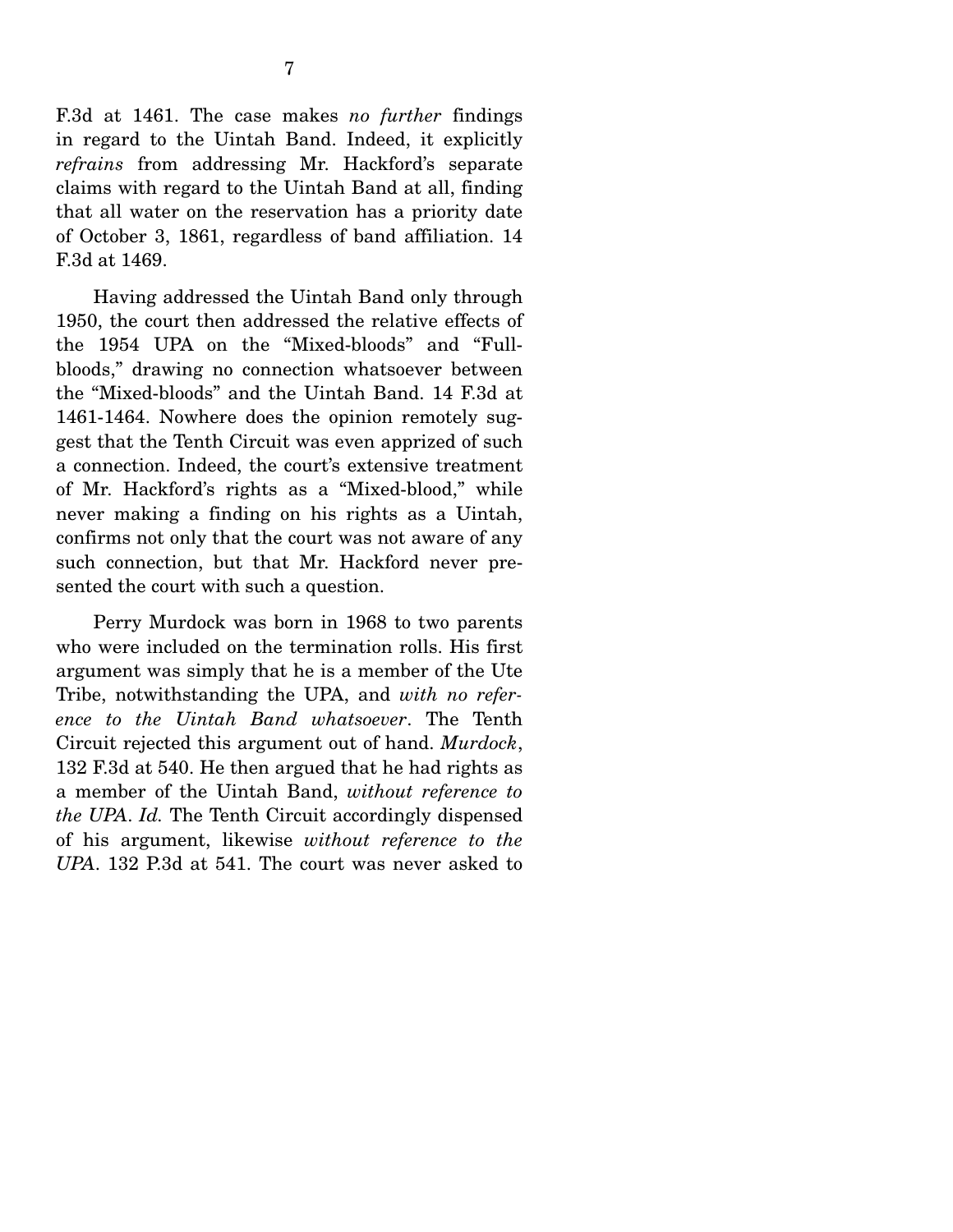address the effects of the UPA on the Uintah Band, and thus provided no analysis relevant to that question. Like the *Hackford* court, the *Murdock* court simply considered the Ute Tribe as of 1950, four years prior to the UPA, and made no further inquiry. To this day, the Tenth Circuit has yet to be informed that the UPA terminated three quarters of the Uintah Band. This pivotal issue has yet to be addressed by any federal court.

# **E. No Act or Treaty empowers the Ute Tribe to determine the membership of the Uintah Band.**

 The Ute Tribe argues on the premise that members of the Uintah Band are merely former Utes, excluded from the Ute Tribe under the authority of *Santa Clara Pueblo v. Martinez*, 436 U.S. 49, 72, n.32 (1978). This conflicts with three critical principles: First, the Uintah Band possesses as much right under *Santa Clara* to determine who is Uintah as does the Ute Tribe to determine who is Ute. Second, the Ute Tribe can point to nothing in the Ute Constitution of 1937 nor any treaty or act of Congress giving it a separate such power over the Uintah Band. The Ute Tribe has power solely to determine the membership of the Ute Tribe as a whole, *not* of the constituent bands. Indeed, the Ute Tribe never even presumed to exercise such a power until after 1954, *after* the expulsion of the Uintah Band. Prior to that time, each band maintained its own roll.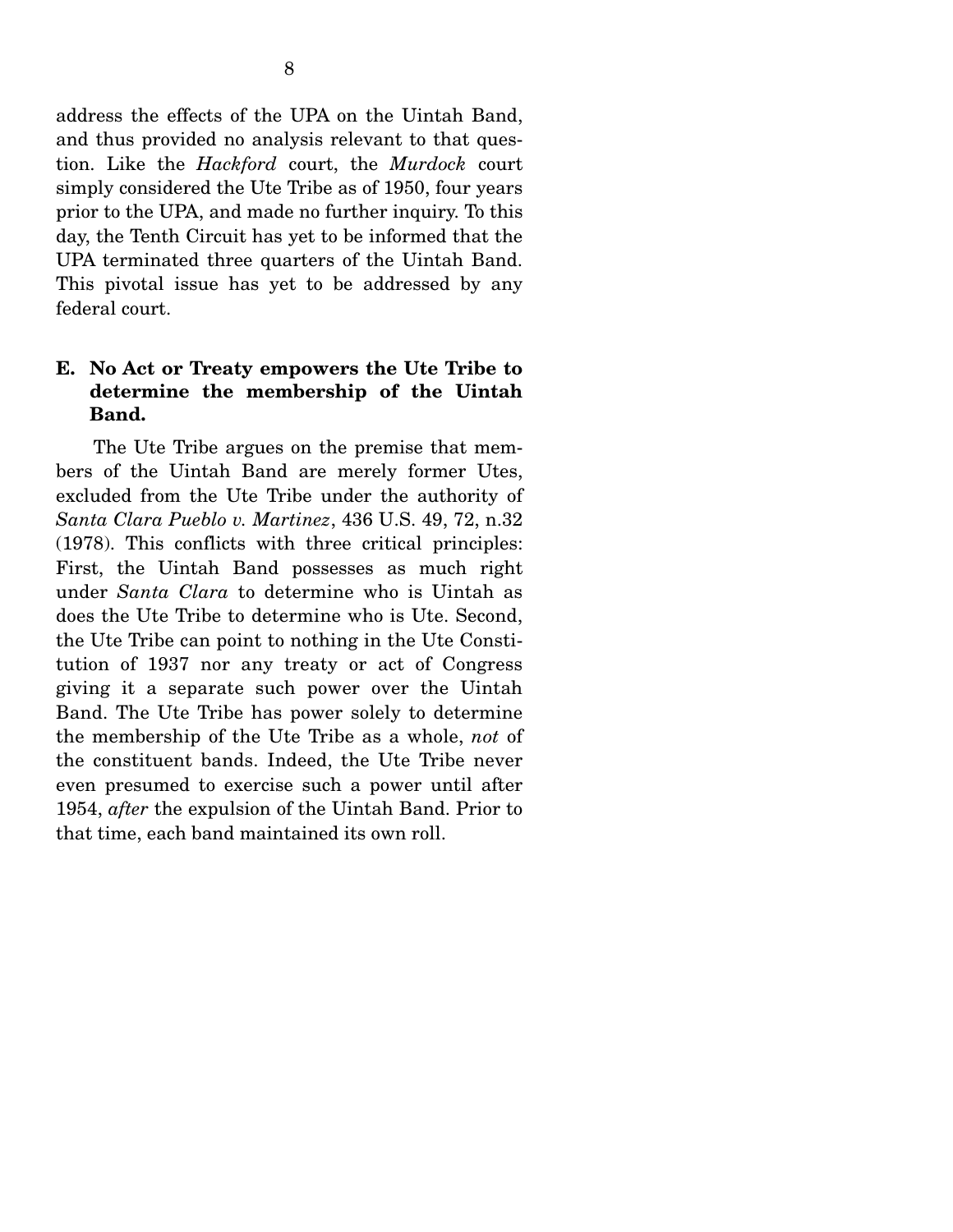Finally, the Tenth Circuit has clearly held that any ambiguity in the UPA must be interpreted in favor of those terminated, *not* the Ute Tribe. *Felter*, 752 F.2d at 1511, *applying Bryan v. Itasca County*, 426 U.S. 373 (1976). In short, when the Uintah Band was expelled under the UPA, it took its rights under *Santa Clara* with it. After 1954, the Uintah Band was no longer a party to the Ute Constitution and could no longer be bound by it. The Ute Tribe thus does not, nor can it, explain how a membership ordinance passed in 1992 could have any relevance to the Uintah Band. Am.Br.App. 42.

## **F. The State's application of** *Rogers* **is contrary to this Court's holdings regarding terminated tribes.**

 The Utah Supreme Court's interpretation of *United States v. Rogers*, 45 U.S. (4 How.) 567 (1845), directly contradicts this Court's more recent and applicable holdings in *Santa Clara* and *Menominee*. Moreover, *Rogers* merely held that a white man with no Indian ancestry whatsoever who was adopted into an Indian tribe at a mature age could not now claim Indian status. It indicates how far the law has been misconstrued that the State of Utah now relies on *Rogers* to declare that a man who is Indian by birth, who was eligible at birth for membership in the Ute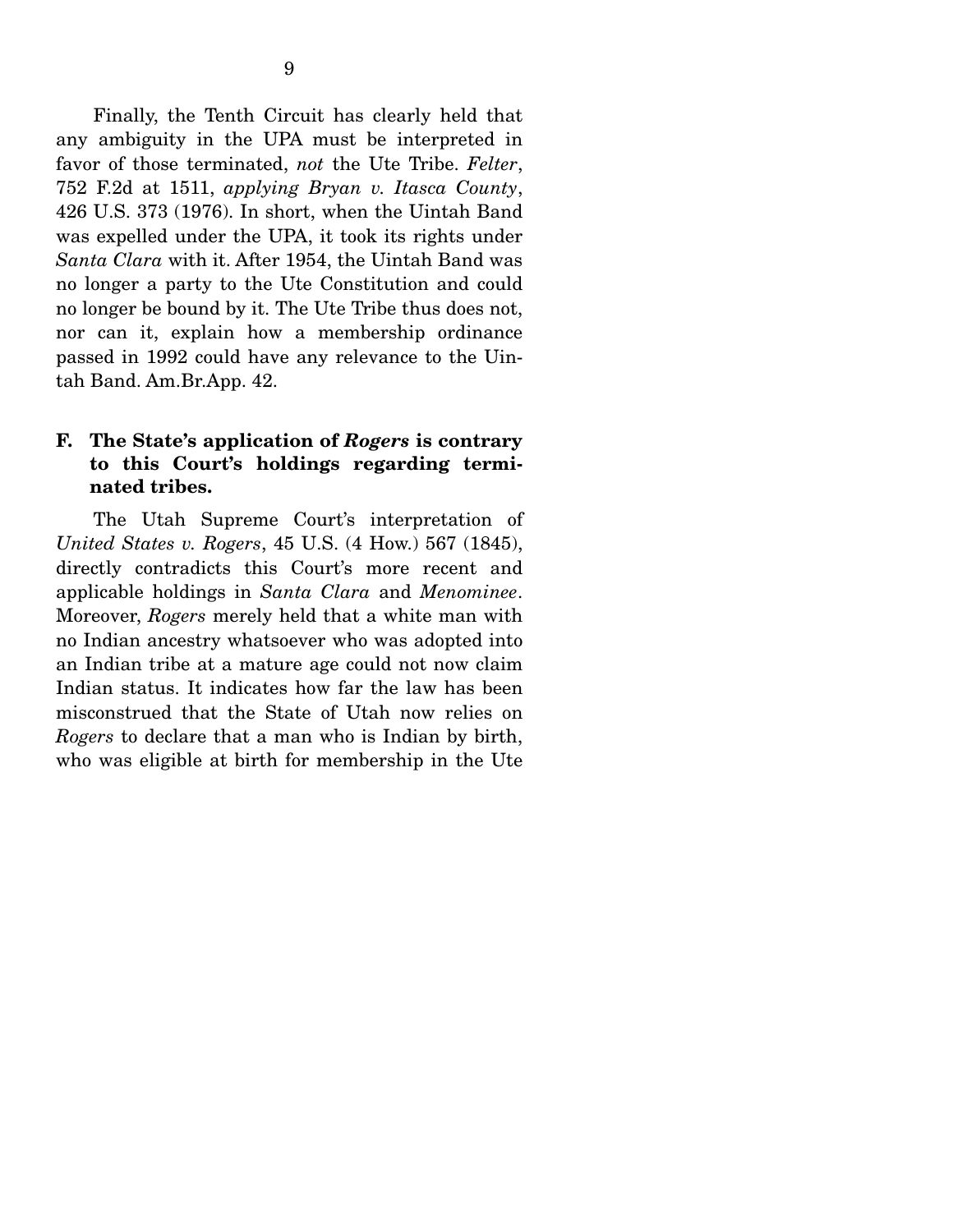Tribe, and who is recognized as Indian by his own tribe<sup>1</sup>, is nevertheless not an Indian.

 The blood quantum charade becomes apparent when it is recognized that under the UPA, all persons with a blood quantum *up to and including 50%* were nevertheless terminated from federal supervision. 25 U.S.C. §677a(b) and (c). To maintain this charade, the Ute Tribe maintains the highest blood quantum of any tribe in America: *5*/*8*! Am.Br.App. 33. This means that the terminated Uintah Band possesses a *higher* Indian blood quantum than many entire *tribes subsequently* added to the Secretary of the Interior's list of "recognized" tribes.

<sup>&</sup>lt;sup>1</sup> The State of Utah's obsession with blood quantum, as well as the Ute Tribe's attempts to invoke its constitution against a rival tribe, both overlook that tribal "regulation is rooted in the unique status of Indians as '*a separate people*' with their *own* political institutions. Federal regulation of Indian tribes, therefore, is governance of once-sovereign political communities; it is *not* to be viewed as legislation of a 'racial group consisting of Indians. . . . ' " *United States v. Antelope*, 430 U.S. 641, 646 (1977), *citing Morton v. Mancari*, 417 U.S. 535, 553, n.24 (1974). (Emphasis added). Cohen, Felix S., *Handbook of Federal Indian Law* (1982 ed.), p. 654. This separateness of people and institutions would include separation of tribes from each other, as well as from the State and federal governments.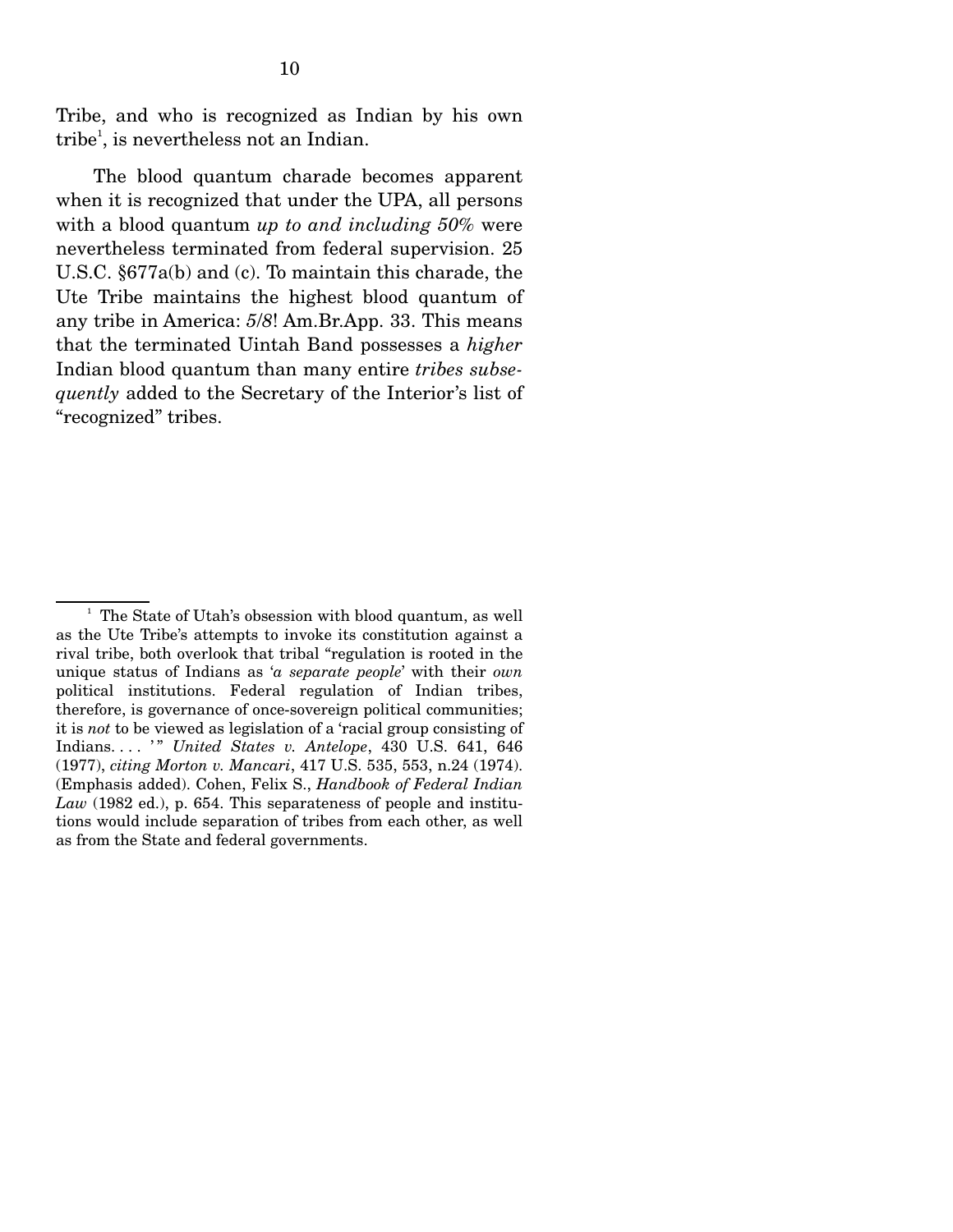## **G. The Petition raises important federal questions of Due Process and Indian tribal identity.**

 The Utah Supreme Court's holding directly contradicts this Court's holdings as to Due Process of Law under the Fourteenth Amendment, both as to reliance upon published court rulings and as to judicial bias. *Caceres*, *supra*, *Aetna Life Ins. Co.*, *supra*. Its implicit holding regarding the Uintah Band directly opposes (1) this Court's holding regarding the rights of terminated tribes, *Menominee*, *supra*, (2) the canons of construction regarding acts affecting Indian rights, *Bryan*, *supra*, (3) the specific application of those canons to the UPA, as set forth by the Tenth Circuit, *Felter, supra*, and (4) the presumption of majority rule, as is found throughout the entire federal regulatory structure. *See, e.g.*, 25 U.S.C. §§476(a)(1), 476(c), 1300j-4(a)(1), 1300k-6(a)(1), 1321(a), 1322(a), 1326.

 The process of separating tribal populations from their legal identities began on the Uintah & Ouray Reservation. The process is now raging through American Indian tribes like a plague. The controversies over the Cherokee Freedmen, now pending before Congress, and the Pachenga Tribe of California, in the face of new casino money, are but two examples. *See* House Bill 2824, June 21, 2007, and Amend. 783 to House Bill 2786, Sept. 6, 2007 (Respectively severing relations with U.S. government and prohibiting distribution of funds until Cherokee Nation of Oklahoma recognizes Cherokee Freedmen under Treaty of 1866). *See also Lamere v. Superior Court*, 131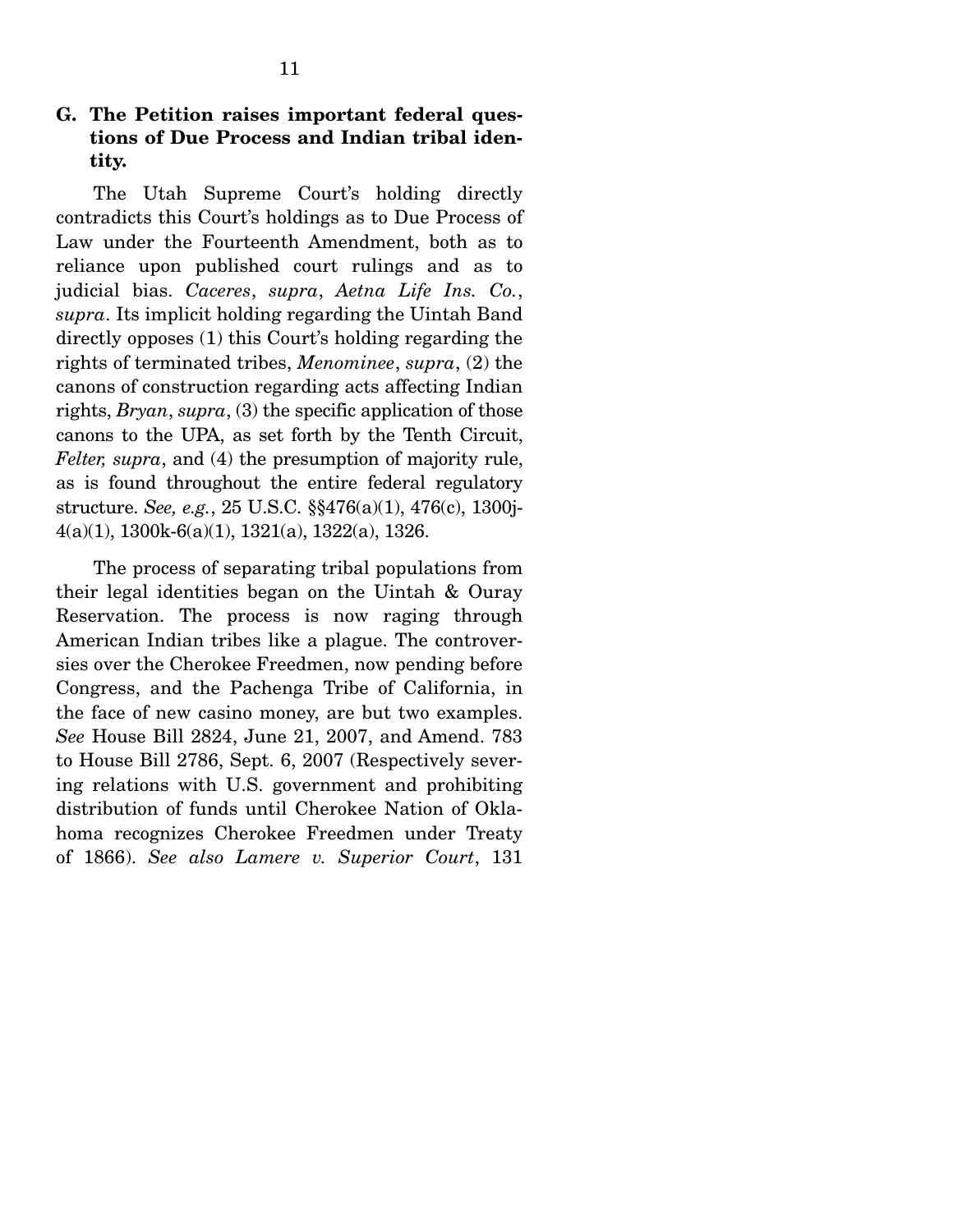Cal.App.4th 1059, 31 Cal.Rptr.3d 880 (Cal. App. 4th Dist. 2005), *cert. denied*, 547 U.S. \_\_\_ (May 22, 2006).

 The potential for exploitation of such a process is profound. The only check that lies within the power of the federal government is to ensure that democratic majorities retain control of tribal identities. While the legislative and administrative structure latently implies a presumption of majority rule, it is high time that the principle be explicitly articulated, before America's entire Indian population is dispossessed by minority cliques seeking nothing but profit.

 Absent explicit language to the contrary, how is it possible to terminate the majority of a tribe and not terminate the tribe itself? The answer lies in applying the accepted canons of construction and the basic laws of physics. Three quarters of the membership is three quarters of the membership, whether by choice or by force.

#### **CONCLUSION**

 $\overbrace{\hspace{2.5cm}}$   $\overbrace{\hspace{2.5cm}}$ 

 The State of Utah has presented no plausible reason why the Petitioners should not have been able to present their reasonable reliance argument to a jury. Likewise, the Ute Tribe has provided no plausible explanation as to how three quarters of a tribe can be terminated without terminating the tribe itself. Since the Utah Supreme Court's ruling stands contrary to this Court's precedents on both these